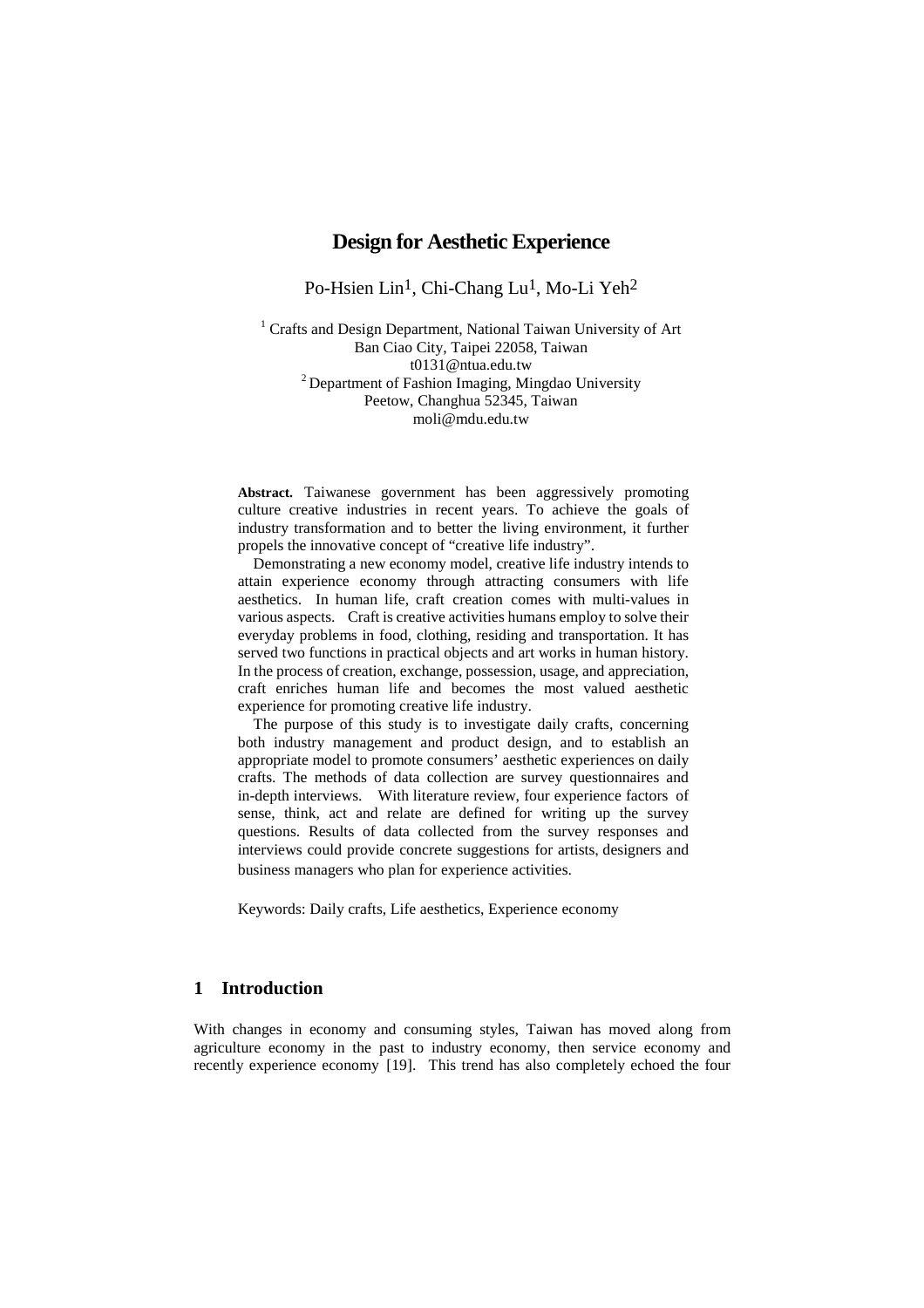levels of economy proposed by Pine II and Gilmore—commodities, goods, services and experiences. [12]

Taiwanese government has been aggressively promoting culture creative industries in recent years. To achieve the goals of industry transformation and to better the living environment, it further propels the innovative concept of "creative life industry". Industrial Development Bureau of the Ministry of Economic Affairs, the planner and executive of the industry has set up the" Developments plan for creative life industry" in 2003 and divided the plan into six major areas of food culture experience, life educational experience, natural ecology experience, fashion furniture experience, specific experience with cultural or historical relics, and craft culture experience. [12]

Lin [7] suggested that, to enhance its creative power for competition, Taiwan has to actively develop its creative life industry, with the means of applying culture and technology for living styles and life creativity. Among all creative life industries, creative craft is an activity with multi-values. It has served two functions in practical objects and art works in human history. In the process of creation, exchange, possession, usage, and appreciation, craft enriches human life and becomes the most valued aesthetic experience for promoting creative life industry.

### **2 Purpose of the study**

The purpose of this study is to investigate daily crafts, concerning both industry management and product design, and to establish an appropriate model to promote consumers' aesthetic experiences on daily crafts. Through investigation on cultural and aesthetic elements, successful creative life industry and product design policies can thus be established to attract consumption and promote industry development.

The significance of this study can be briefed as follows. For business management, this study can help achieve the goal of promoting creative life industry through the investigation of daily crafts and aesthetics as well as the establishment of experience models based on service purpose. On product design, this study targets at evaluation of the aesthetic experience provided by daily craft and thus would provide valuable referential information for future product development and marketing of creative life industry in Taiwan.

## **3 Literature Review**

#### **3.1 Aesthetic quality of crafts**

Generally speaking, crafts possess two attributes practical and artistic. In early western world, the concepts of craft and art had been identical. Plato has indicated that "everything that is responsible for creating something out of nothing is a kind of poetry; and everyone who practices a craft is a poet." [13] The differentiation of the two was made after the eighteenth century. Kant, the German philosopher, considers art a different concept from craft; that the former is a liberal play while the latter a remunerative activity. [6] German philosopher Heidegger indicates that the nature of crafts is based on its usefulness and reliability while art is "one way in which truth occurs as unconcealedness." [2]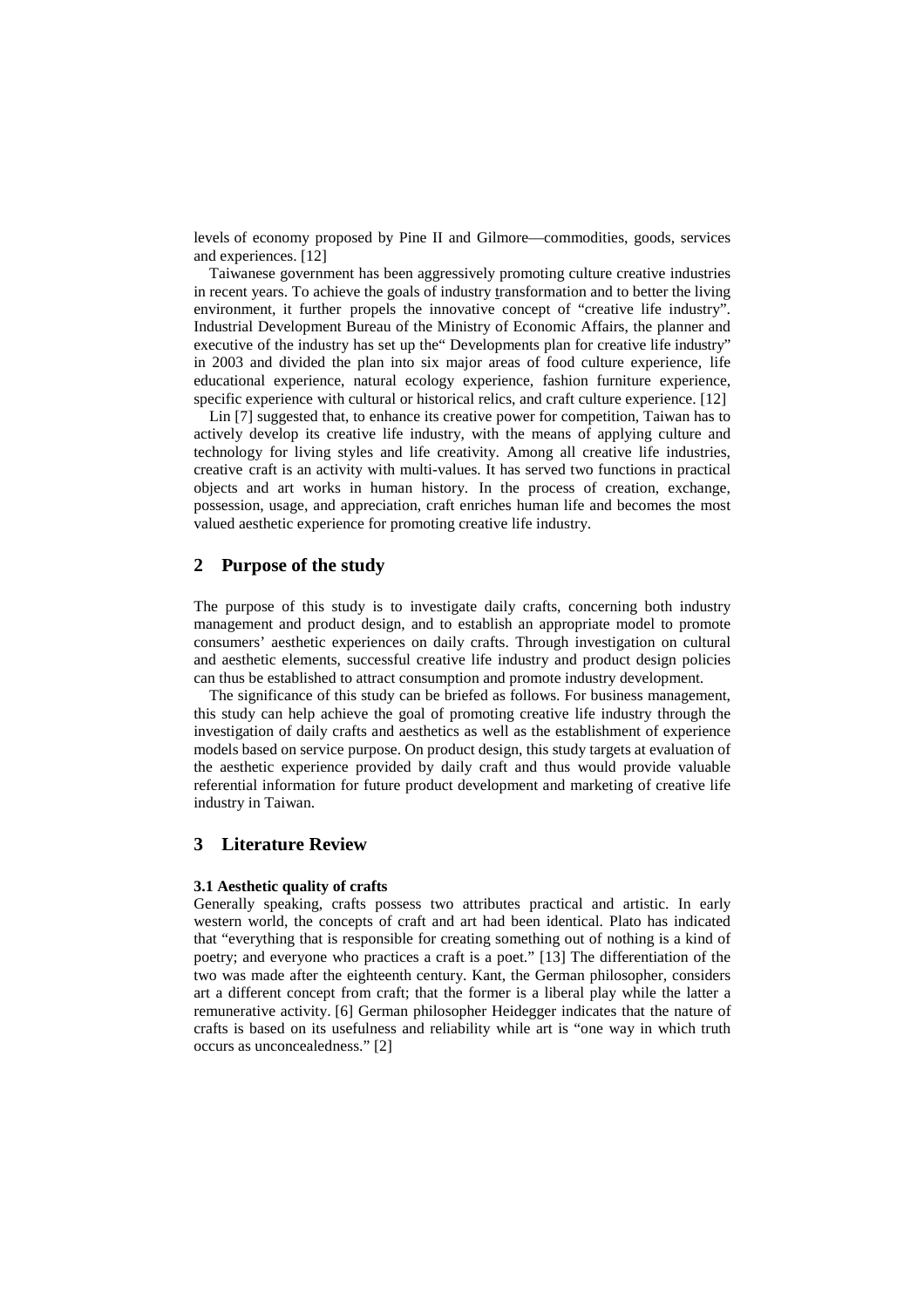Modern crafts pay more attention to present their uniqueness. Products with high craft aesthetic values become more and more well-received to consumers, craft products with high aesthetic values prevail in our daily life. The well-known Norman indicates that a successful design has to take into consideration all the facets of usability, practicality and aesthetics, appealing to emotion is the key threshold for success. [10] The appeal to design for emotions in the twenty-first century can now be realized through using crafts' aesthetic values.

### **3.2 What is life aesthetics?**

Aesthetics, a branch of philosophy, is a term coined by German philosopher Baumgarten (1714-1762) in the eighteenth century. It explores the area of emotion, one that goes beyond ration and morality in human mental faculty. As defined by Townsend and Santayana, aesthetics is a study of institution, feeling and emotion, in contrast to epistemology and ethics. [15, 18]

What is life aesthetics? Liu states that it is a specific life style manifested when people meaning to symbolize their life experiences. [9] Featherstone suggests that, due to the vague distinction between reality and image in modern society, "life aesthetics" thus rises as a result when people try to make their daily life aesthetical. [1] Liu states that lifestyles and the aesthetics of everyday life are two major operational device for constructing the world of consuming culture life; lifestyles is the concrete living style expressed as a result of the interaction of consuming and culture, while life aesthetics is the decisive threshold in interacting with consuming culture. In sum, lifestyles is the living mode in presenting image and aesthetic experience. Life aesthetics, integrated with art and recreational culture, is prevailing in modern human life and becomes the foundation for finding and constructing personal lifestyles. [8]

#### **3.3 Approaching experience economy**

Futurist Toffler has predicted, in early 1970s, that the development of human culture is moving from stages of agricultural, industrial towards service economy and that the pressure from both consumers and those who expecting a growing economy has accelerated the shift of a technology society towards a future experience economy. [17] Pine II and Gilmore indicate that experiencing is an activity which creates unforgettable memory while consuming is only a process; even though the process ends, the memory in experiencing lasts. [11] Holbrook further classifies experiencing with four elements—experience, recreation, expression, and transmitting pleasure. Featherstone proposes that what leads modern humans to first desire of possession and then consumption is not only the functions of the commodities but more importantly, its add-on values, or the pleasure brought along with consumption. Consequently Featherstone considers aesthetics or art the best means in arising consumers' desire to consume, and terms such behavior as "aesthetic consumption."  $[1]$ 

Pine II and Gilmore has set up the Experience Realms with absorption-immersion, active participation-passive participation as its two axes to construct the four experience realms of entertainment, educational, esthetic and escapist. [11]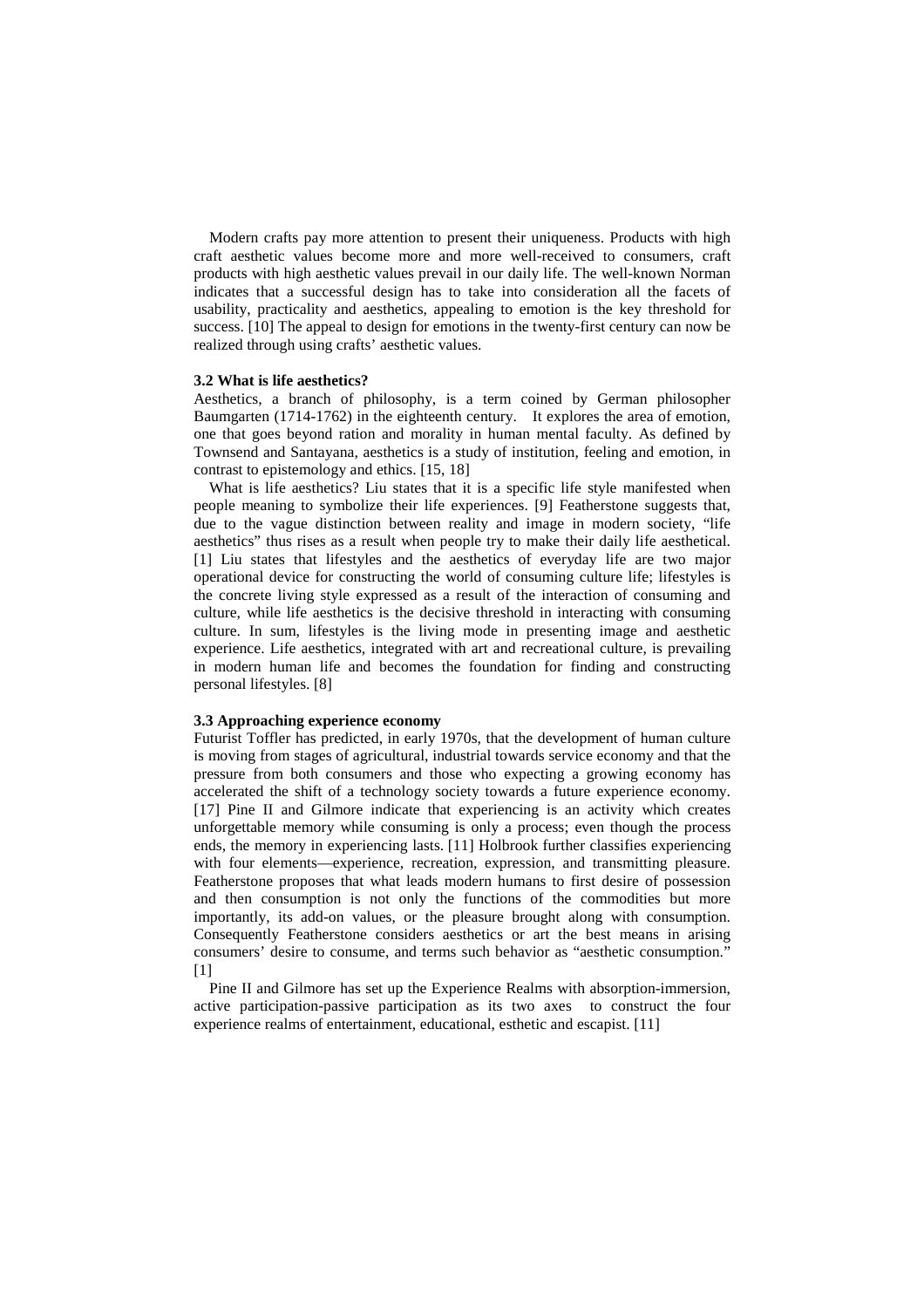

Figure 1 The Experience Realms (Pine II & Gilmore, 1999: 30)

In his book *Experiential Marketing* Schmitt defines five experience types: [16]

- (1) Sense—stimuli experienced through seeing, hearing, tasting, smelling and touching and lead to aesthetic pleasure, excitement, beauty and satisfaction
- (2) Feel—composed by positive and negative feelings and emotions. Interactive emotions are the strongest.
- (3) Think—through creating surprise to attract consumers' attention and curiosity
- (4) Act—induced by the interaction of creation, behavior modes and lifestyles, consumers show their self-esteem and values through action.
- (5) Relate—concerns cultural values, social status and community belongingness, creates culture or communities consumers like to join, and establishes a unique social identity for the consumers.

Huang suggests that the more versatile experiences a cultural creative industry can provide, the more cultural messages consumers would receive from what they experience. [4] That is to say, aesthetics brings about consumption and the sense of pleasure and beauty attributed to the add-on values. This process is "aesthetics experience", the core concept of the governmental initiate for creative life industry.

# **4 Research Methods**

The methods of data collection are survey questionnaires and in-depth interviews. With literature review on relevant theories, we set up the general research plans for the study. On the one hand, we interviewed experts in the industry to depict how the mangers plan their experience activities for the consumers and the status of the art. We then analyzed data collected from two different groups of the consumers and the managers so as to identify the experience elements and modes for daily crafts. Furthermore, we also reviewed previous studies on aesthetic experiences for the collection and construction of our research tools.

The questionnaire was developed based on the five experience types Schmitt proposed for constructing the factors of aesthetic experience. Fifteen questions were written based on the five experience types. The targets for evaluation were eight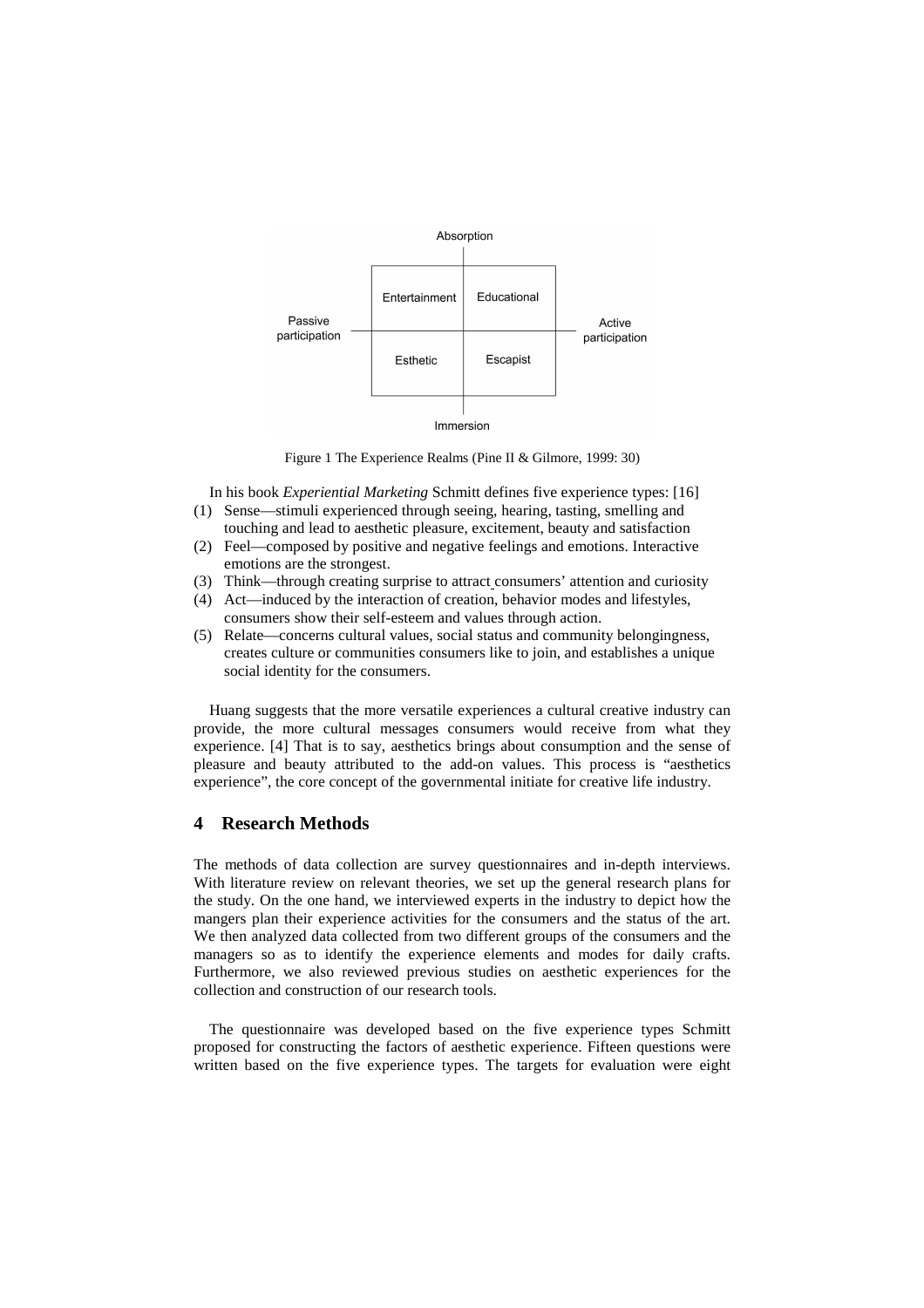pieces of prized craft work which outperformed in the two contests of "Taiwan Craft Contest" and "OTOP (One Town One Product) Design Contest" in 2007 and 2008 (Table 1). The items, taking the Likert scale, were graded as 5 points for "strongly agree", 4 for "agree", 3 for "neutral", 2 for "disagree", and 1 point for "strongly disagree."

| Easy tea set | Glass chess<br>Zen flavor teacup |                           | Pencil sharpeners    |
|--------------|----------------------------------|---------------------------|----------------------|
|              |                                  |                           |                      |
| Twin-pen     | Honeycomb panels<br>furnitures   | Zen flavor stationery set | Ceramic table lights |

Table 1 Eight Selected Products Used in the Questionnaire

To provide further analysis of the subjects, this study also took socio-demographic descriptors, such as gender, age, and educational background (design majors and non-design majors) as independent variables. Then five factors of aesthetic experience were used as dependent variables so as to investigate the relationship between these two dimensions (Figure 2).



Figure 2 Framework of the Research Design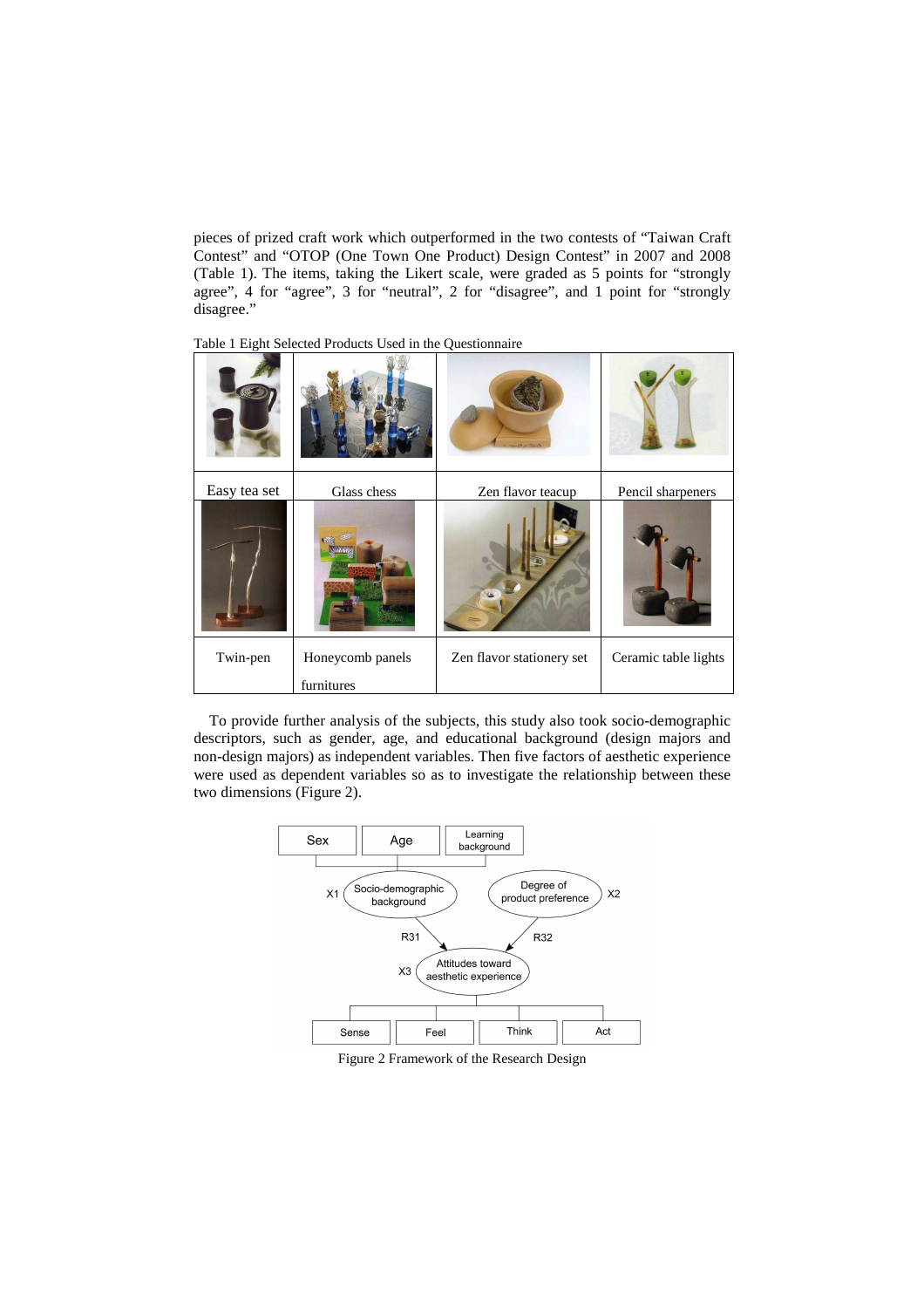A pilot study was conducted to test the questionnaire for the analysis of validity and reliability. After the factor analysis of the fifteen questions, four factors of aesthetic experience—sense, think, act and relate—were reconstructed considering their eigenvalue were greater than 1. The four factors and their corresponding questions are listed in Table 2.

| Factors | Questions                                                       |  |  |
|---------|-----------------------------------------------------------------|--|--|
|         | 1. The product evokes your sensational pleasure                 |  |  |
| sense   | 2. The form the product is beautiful                            |  |  |
|         | 3. The product is fashionable                                   |  |  |
| think   | 4. You are touched by the cunning design of the product         |  |  |
|         | 5. The product evokes your curiosity                            |  |  |
|         | 6. The product seems to tell you a story                        |  |  |
|         | 7. The product evokes your eagerness to explore its connotation |  |  |
| act     | 8. You feel fascinated by the product                           |  |  |
|         | 9. You are willing to adapt yourself to this new product        |  |  |
|         | 10. You are willing to recommend the product to your friends    |  |  |
|         | 11. You want to possess the product                             |  |  |
| relate  | 12. You could express your taste through the product            |  |  |
|         | 13. The product reflect you life experience                     |  |  |
|         | 14. The product reflect your personal values                    |  |  |
|         | 15. Possessing the product helps to raise your social status    |  |  |

Table 2 The Questions under the Four Factors of Aesthetic Experience

# **5 Data Analysis**

### **5.1 Test of socio-demographic descriptors to the factors of aesthetic experience**

There were 100 valid questionnaire used for data analyses. The fours factors of aesthetic experience—the gender, educational background and age were used T-test and correlation to analyze their effects on aesthetic experience.

- (1) Among the four aesthetic experience factors, the factor of "think" presents significant differences on gender (t=2.19,  $p < 01$ ), female subjects score significantly higher than males.
- (2) There is a significant difference between participants who are design majors and participants who are non-design majors, regarding their opinions on the factor of "sense" ( $t=2.53$ ,  $p < .01$ ). Non-design majors' scores are significantly higher than design majors.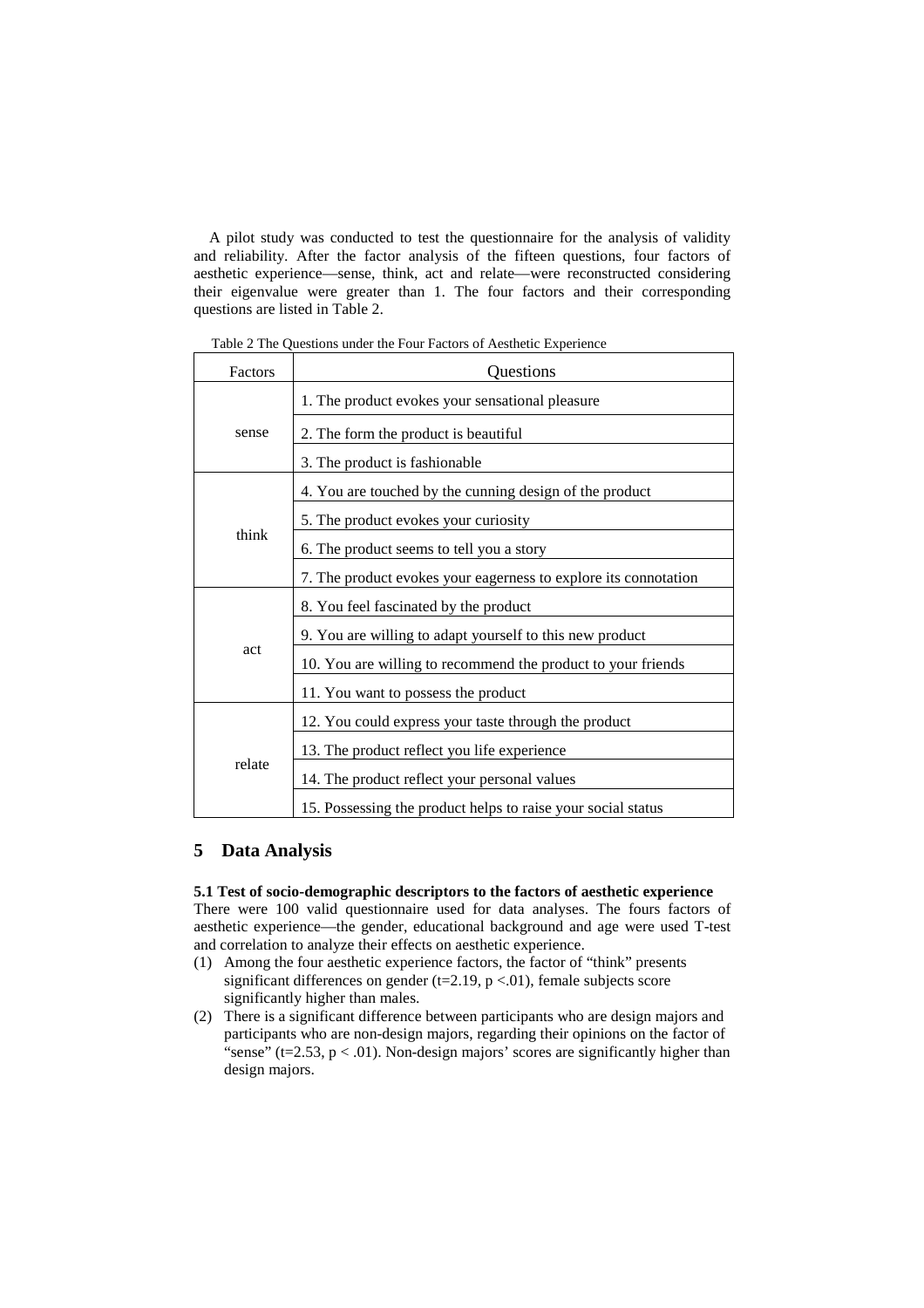- (3) There is no significant relationship between participants' age and the factors of aesthetic experience.
- **5.2 Multiple regression analysis of the degree of the degree of products preference and aesthetic experience**

This study employs four aesthetic experience factors as predicting variables and the participants' degree of products preference as dependent variables for multiple regression analysis. The result of the analysis is shown in Table 3.

- (1) The participants' degree of products preference is positively correlated with the four factors of aesthetic experience  $(p < .001)$ .
- (2) The F value for the overall multiple regression equation is  $51.42$  (p <.001). Each standardized regression coefficient is listed according to the significance. They are respectively "act" ( $\beta$ =.52), "sense" ( $\beta$ =.30), "think" ( $\beta$ =.15) and "relate"  $(β=-0.7)$ .

| Independent            |           |        |        |           |      |  |  |
|------------------------|-----------|--------|--------|-----------|------|--|--|
| Variable               |           | В      |        |           | sig  |  |  |
| Sense                  | $.706***$ | .34    | .30    | $3.64***$ | .000 |  |  |
| Think                  | $.694***$ | .18    | .15    | 1.64      | .104 |  |  |
| Act                    | $.778***$ | .56    | .52    | $5.24***$ | .000 |  |  |
| Relate<br>$444 - 2001$ | $.571***$ | $-.07$ | $-.07$ | $-.90$    | .370 |  |  |

Table 3 Four Factors of Aesthetic Experience to Predict the Degree of Products Preference

\*\*\*p<.001

# **6 Results and Discussion**

#### **6.1 Findings**

This study constructed an aesthetic experience model based on four experience factors of sense, think, act and relate. Fifteen questions were written based on the experience types. The result of our statistical analyses presents the following major findings:

**(1) The evaluative index of four factors of sense, think, act and relate is constructed** 

With multiple regression analysis, this study justifies the feasibility of using the four for evaluating the effectiveness of aesthetic experience activities; act and sense are the most significant predictors among them.

### **(2) The main factor of consumers' willingness for such experience is the sensational pleasure they receive**

Outside appearance is one of the essential factors for the decision to purchase, the main factor for consumers' willingness for such experience is the sense pleasure they receive. The more attractive the product looks, the more willing are the consumers to further appreciate the product and thus be involved in experiencing the product. Among all subjects, consumers with design background is significantly much higher in their expectation of the product –sense attraction—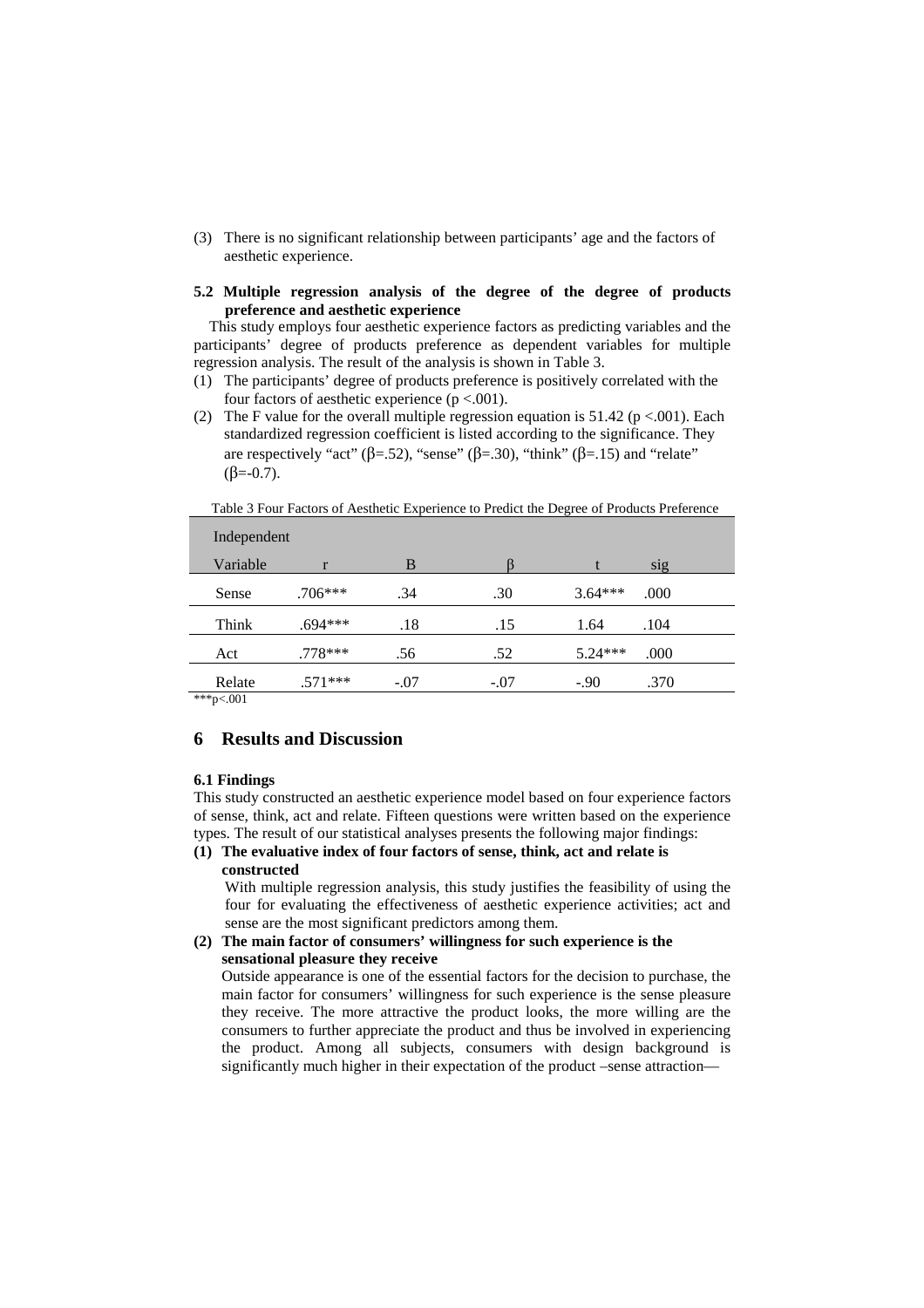### **(3) A product with stories is easier in alluring consumers for experiencing**

If a product could reach consumers' emotion, refresh memory or bring reflection, then the consumers will be further involved for greater sense exposure. It is especially easier for female consumers to relate product historical background or development process to their personal experience.

#### **6.2 Suggestions**

Some suggestions are generalized from the results of the study:

**(1) Successful life craft experience activities should be able to attract consumers for action** 

Successful life craft experience activities should be able to attract consumers for immediate action. When consumers are touched with the product, there should be products ready for consumers to be able and willing to possess immediately. This is also the goal for promoting aesthetic experience and thus life craft industry.

### **(2) Attend to relevant effects in the experience activity**

Although outstanding one's status and identity is not a critical factor in experiencing life craft products, it is an effect worth attending since aesthetic experience could bring about unique style and taste as well as reflect the consumer's individual values.

### **(3) duplicating experience**

A successful experience model should be able to rise consumers' curiosity and sensual pleasure, and it is also demanded in packaging the product with a storyline. Among the four aesthetic experience factors in the multiple regression analysis, however, act is the most crucial. A business manager should devote himself to rise consumers' potential energy so as to shift their emotion into actual action. For instance, small duplicated products could be developed form the authentic master piece, so that there is a flexible distinction between the products' price range and thus provides consumers the possibility to enjoy immediate possession within their financial ability. This way, experiences could be duplicated, memory extended, better product circulation achieved, and more influential the products to the society.

## **7 Conclusion**

Taiwan is now entering a new era of culture creatives followed by aesthetic economy; with the pursuit of culture creatives, a new group of consumers, titled the LOHAS by Anderson and Ray, is now newly coming into existence. The LOHAS, in addition to topics of organics, environmental conservation and health, heeds more to the integration of body, mind and spirit. [14] As culture seeks after emotional inspiration towards life, and aesthetic economy stresses the actual experience of life, the LOHAS consumption emphasizes exploration of life values. A good product is a craft which carries discourse with people by brings inspiration to them. As Norman states, emotion is the ultimate critical issue of a successful product design. [10] The strongest power which can touch people originates from the reflection of each person's life experiences, the objective condition—is actually the sensual responses the product induces--.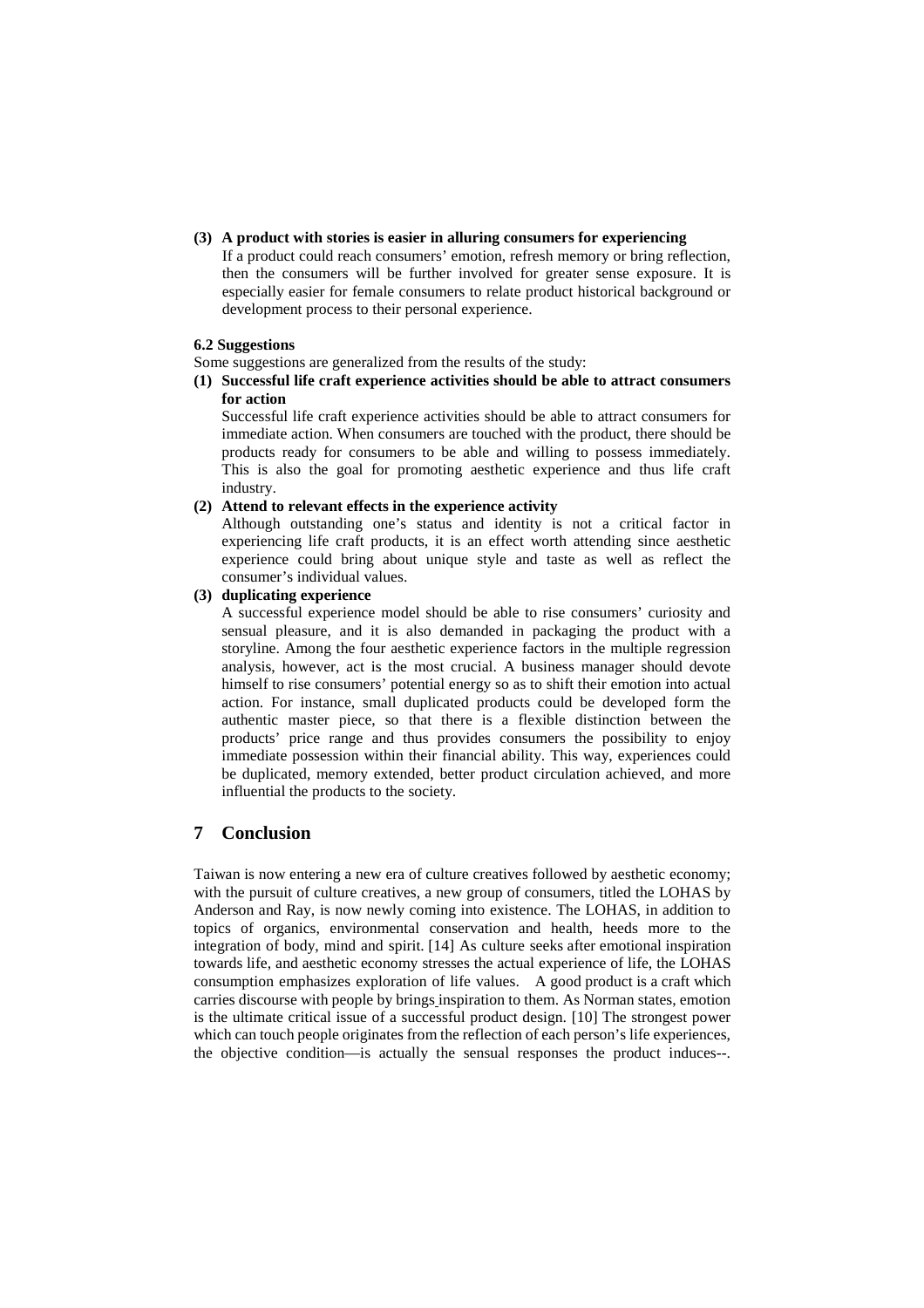Consequently, a successful cultural creative industry would be one that allows consumers to actively take part in the process, and duplicate, extend, as well as enlarge the experience activities and results. This is undoubtedly also the direction and goals to which each craft product designer, and business managers, when promoting life craft aesthetic experiences and developing creative life industry, should make their best efforts for.

# **Acknowledgment**

This study was partly sponsored with a grant, NSC97-2410-H-144-008, from the National Science Council, Taiwan.

# **References**

- 1. Featherstone, M.: *Consumer culture and postmodernism*. London: Sage Publications. (1999).
- 2. Heidegger, M.: The origin of the work of art. In R. Kearney and D. Rasmussen (Eds.), *Continental aesthetics: Romanticism to postmodernism, an anthology* (pp. 182-211). Malden, MA: Blackwell Publishers Ltd. (2001)
- 3. Holbrook, M. B.*:* The millennial consumer in the texts of our times: Experience and entertainment. *Journal of Macromarketing, 2,* 178-192. (2000)
- 4. Huang, S. J.: *Application of experience promotion to cultural creative industries*. Unpublished master's thesis, Department of Business Administration, National Chengchi University, Taipei, Taiwan. (2005)
- 5. Industrial Development Bureau, Ministry of Economic Affairs: Creative life industry. Retrieved from http://proj2.moeaidb.gov.tw/creativelife/new2009/ (2003)
- 6. Kant, I.: *Critique of the power of judgment.* P. Guyer (Ed.), P. Guyer & E. Matthews (Trans.). UK: Cambridge University Press. (2000, original work published in 1790)
- 7. Lin, R. T.: Cultural creative products derived from aboriginal twin cup-the Linnak. *Art Appreciation, 3*(2), 21-28. (2008)
- 8. Liu, W. G.: The discourse on the modern social theory of consumer culture: Cultural economy, lifestyles, and the aesthetics of everyday life. *Soochow Journal of Sociology, 11*, 113-136. Taipei, Department of Sociology, Soochow University. (2001)
- 9. Liu, W. G.: Creative life industry: The enlightenment of Taiwan economy. In *The magic book of creative life*. Taipei: Artist Family Collection Ltd.. (2005)
- 10. Norman, D. A. (2002). *Emotional design.* NY: Basic Books.
- 11. Pine II, B. J. & Gilmore, J. H.. *The Experience economy: work is theatre & every business a stage*. Boston: Harvard Business School Press. (1999)
- 12. Pine, B. J. & Gilmore, J. H.: *Authenticity: What consumers really want*. Boston, Mass.: Harvard Business School Press. (2007)
- 13. Plato.: *Symposium* (A. Nehamas & P. Woodruff, Trans.). Indianapolis, IN: Hackett Publishing Company, Inc. (1989)